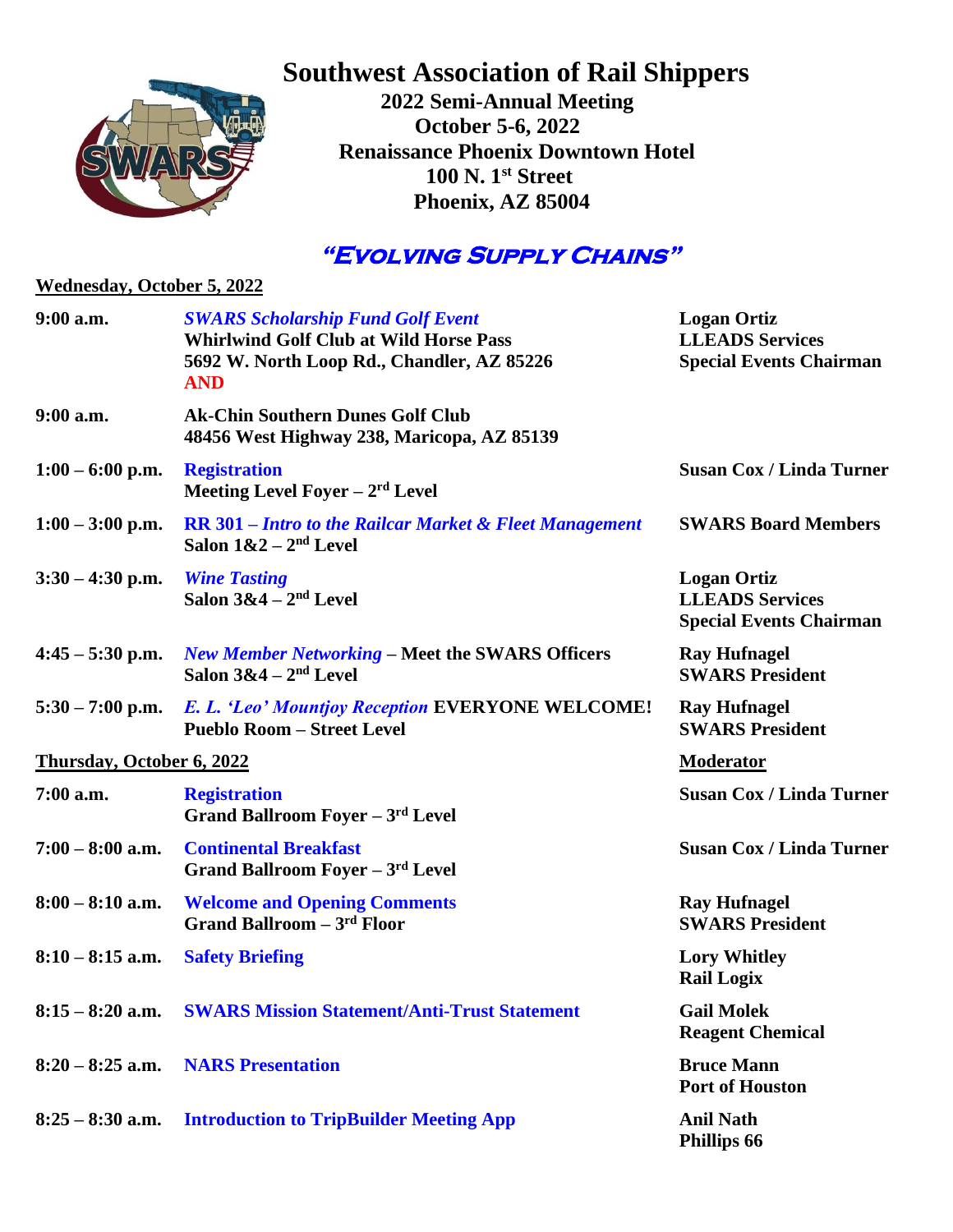## **Southwest Association of Rail Shippers**

*2022 Semi-Annual Meeting Agenda – Continued*

| $8:30 - 9:15$ a.m.                       | <b>OPENING KEYNOTE ADDRESS</b><br><b>• Kenny Rocker; Union Pacific Railroad</b><br><b>Executive Vice President Marketing &amp; Sales</b>                                                                                                                   | <b>Ray Hufnagel</b><br><b>SWARS President</b>       |
|------------------------------------------|------------------------------------------------------------------------------------------------------------------------------------------------------------------------------------------------------------------------------------------------------------|-----------------------------------------------------|
| $9:15 - 9:50$ a.m.                       | <b>STB</b> Update<br>• Karen Hedlund; Surface Transportation Board<br><b>Board Member</b>                                                                                                                                                                  | <b>Bruce Mann</b><br><b>Port of Houston</b>         |
| $9:50 - 10:20$ a.m.                      | NETWORKING BREAK                                                                                                                                                                                                                                           |                                                     |
|                                          | 10:20 – 11:05 a.m. Navigating Today's Supply Chain - Panel<br>• Dale Diulus; Salt River Materials<br><b>Senior Vice President Pozzolan</b><br>• Randy Tau; Amazon - INVITED<br><b>Director Amazon Surface Transportation</b>                               | <b>Gail Molek</b><br><b>Reagent Chemical</b>        |
|                                          | 11:05 - 11:50 a.m. CP/KCS Merger Update<br>• John Brooks; Canadian Pacific Railway<br><b>Executive Vice President &amp; Chief Marketing Officer</b><br>• Mike Naatz; Kansas City Southern<br><b>Executive Vice President &amp; Chief Marketing Officer</b> | <b>Folu Adepitan</b><br><b>Kansas City Southern</b> |
|                                          | $11:50 - 12:00$ p.m. Scholarship Update                                                                                                                                                                                                                    | <b>Gail Molek</b><br><b>Reagent Chemical</b>        |
| $12:00 - 1:15$ p.m.                      | NETWORKING LUNCHEON<br><b>Pueblo Room - Street Level</b>                                                                                                                                                                                                   |                                                     |
| $1:15 - 1:50$ p.m.                       | <b>AFTERNOON KEYNOTE</b><br><b>• Kevin Boone; CSX</b><br><b>Executive Vice President Sales &amp; Marketing</b>                                                                                                                                             | <b>Ray Hufnagel</b><br><b>Plastic Express</b>       |
| $1:50 - 2:25$ p.m.                       | <b>What's Happening Inside the Beltway</b><br>• Mike McBride; Van Ness Feldman<br><b>Partner</b>                                                                                                                                                           | <b>Lory Whitley</b><br><b>Rail Logix</b>            |
| $2:25 - 2:55$ p.m.                       | NETWORKING BREAK                                                                                                                                                                                                                                           |                                                     |
| $2:55 - 3:30$ p.m.                       | <b>The Hatch Projection</b><br>• Tony Hatch; ABH Consulting                                                                                                                                                                                                | <b>Linda Turner</b><br><b>Americas Styrenics</b>    |
| $3:30 - 4:05$ p.m.                       | <b>Economic Update</b><br>• Lee McPheters, Arizona State University - INVITED<br><b>Research Professor of Economics</b>                                                                                                                                    | <b>Dale Diulus</b><br><b>Salt River Materials</b>   |
| $4:05 - 4:10$ p.m.                       | <b>Closing Comments</b>                                                                                                                                                                                                                                    | <b>Ray Hufnagel</b><br><b>SWARS President</b>       |
| <b>End of meeting</b><br>until 7:00 p.m. | <b>President's Reception EVERYONE WELCOME!</b><br>• Featuring Country Singer, Sean Williams<br><b>Pueblo Room - Street Level</b>                                                                                                                           | <b>Ray Hufnagel</b><br><b>SWARS President</b>       |